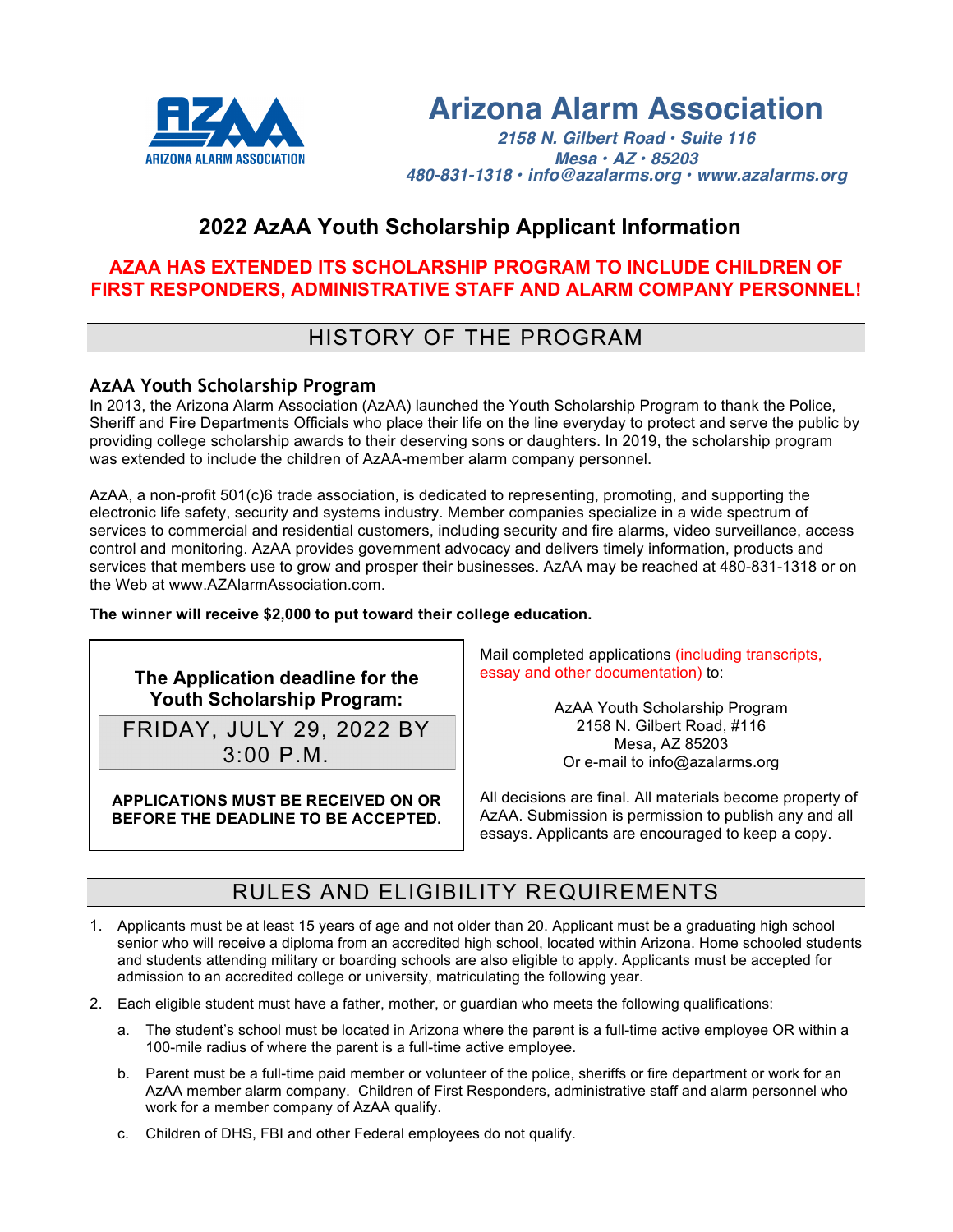- d. Children of reserve officers, part-time sheriff's deputies and retired or deceased employees do not qualify.
- 3. Each student must submit a fully completed and signed application. The application may be submitted first, followed by other required documents. **Application and all other required documents must be received on or before the deadline to be accepted.** Failure to follow instructions can result in disqualification.
- 4. Students must submit the following:
	- a. Completed and signed application.
	- b. Essay (typed): There's more info on the essay on the registration form.
	- c. Transcripts from the school (or parent if home schooled) that lists the student's grade point average. GPA must be in a standard 4.0 or 0-100 percent scale or conversion method must be provided (weighted GPA scores accepted).
	- d. Proof of acceptance to a college or university (letter/certificate acceptable; does not have to be the student's intended college or university).
	- e. Proof of parent's occupation (copy of ID or supervisory letter on station or company letterhead acceptable).
	- f. Copies of SAT and/or ACT test score results. (These may be included on and sent with official high school transcripts).
	- g. Résumé listing community service, academic prizes, awards, hobbies, extracurricular activities and work history and/or employment verification from a current employer including average number of hours worked per week.
	- h. Letter of recommendation from a high school counselor, teacher or other outside agency which verifies participation in extracurricular activities and speaks of the student's character.
- 5. All materials become the property of the AzAA. By submitting an application and essay, the student grants permission to publish any and all essays. Applicants also agree that if they win, they will cooperate in publicity efforts, including (but not limited to) participating in interviews with state and national communications, local, trade and national press, and submitting photos for inclusion in state and national publications, press materials and online. Applicants will make every effort to meet with the AzAA for an award presentation ceremony in September. (Attendance at such an event is not a requirement but is encouraged.)
- 6. Awards are based on a combination of academic achievement, national test scores, community service, extracurricular participation and the essay. All decisions are final. The score is based on the following:

|    | a. Grade Average                                                                   | 15 points |
|----|------------------------------------------------------------------------------------|-----------|
|    | b. SAT Scores or ACT                                                               | 10 points |
|    | c. Essay                                                                           | 35 points |
|    | d. Verified Community Service &/or Employment                                      | 30 points |
| е. | Academic prizes, awards, hobbies, school<br>and outside extracurricular activities | 10 points |

**Total 100 points**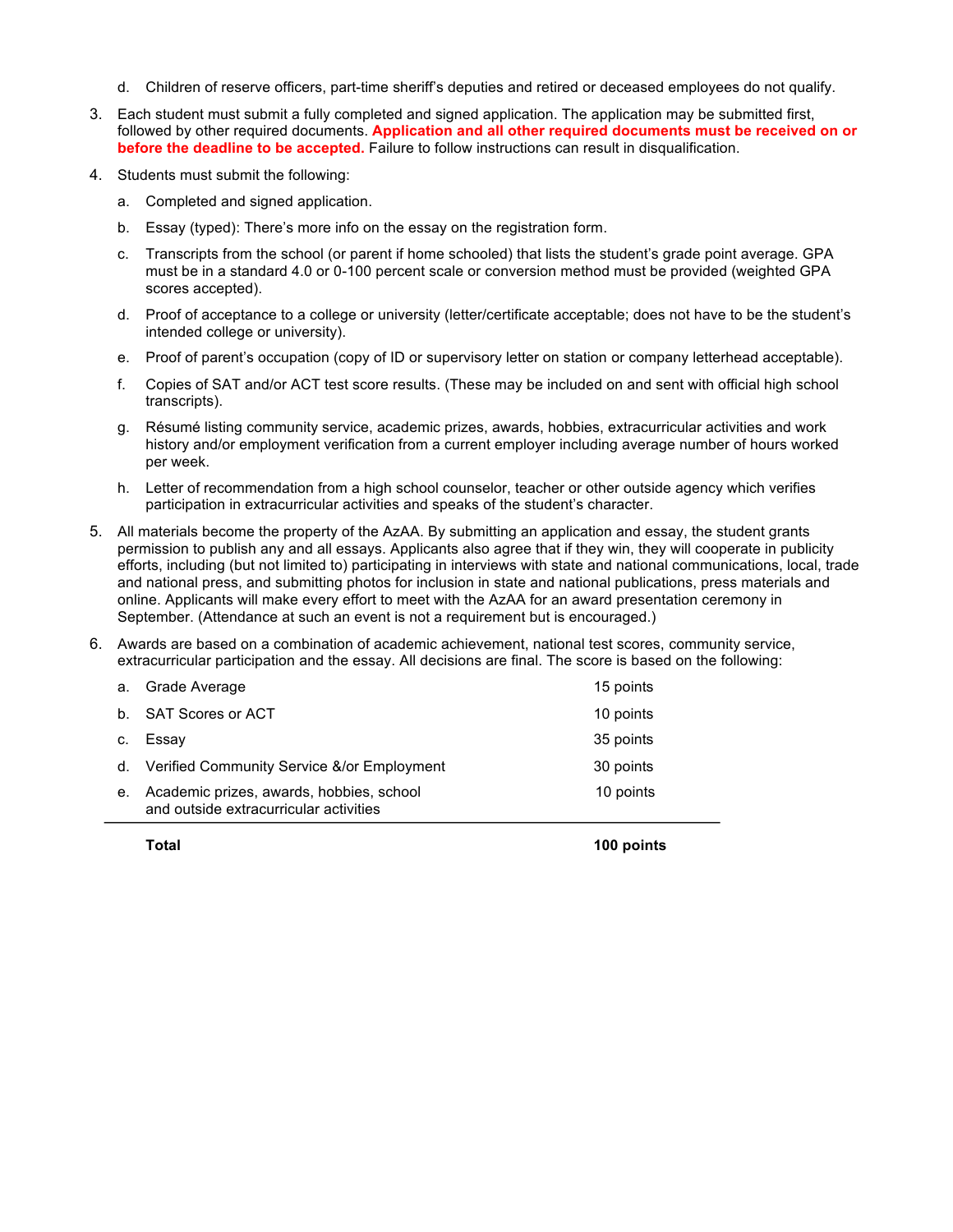# STUDENT APPLICATION

Please type or clearly print all information. Form must be filled out completely and signed.

| Name of Applicant ________                                                                  |      |                                                                                                    |                                                                                                                                                                                                                  |
|---------------------------------------------------------------------------------------------|------|----------------------------------------------------------------------------------------------------|------------------------------------------------------------------------------------------------------------------------------------------------------------------------------------------------------------------|
|                                                                                             | Last | First                                                                                              | Middle                                                                                                                                                                                                           |
| <b>Street Address</b>                                                                       |      |                                                                                                    |                                                                                                                                                                                                                  |
|                                                                                             |      |                                                                                                    |                                                                                                                                                                                                                  |
| Telephone Number Number Number Number Number Number Number Number Number Number 1989        |      |                                                                                                    | Email <b>Executive Service Service Service Service</b>                                                                                                                                                           |
| <b>High School Information</b><br>Name of High School (write "home schooled" if applicable) |      |                                                                                                    |                                                                                                                                                                                                                  |
|                                                                                             |      |                                                                                                    |                                                                                                                                                                                                                  |
|                                                                                             |      |                                                                                                    |                                                                                                                                                                                                                  |
| Telephone Number <b>Example 2018</b>                                                        |      |                                                                                                    |                                                                                                                                                                                                                  |
|                                                                                             |      | Year of HS Graduation______________GPA through 11 <sup>th</sup> Grade________Class Ranking _______ |                                                                                                                                                                                                                  |
| supplied (weighted GPA scores accepted).                                                    |      |                                                                                                    | Note: GPA must be in a standard 4.0 scale or based on a grade percentage of 1-100. If your official high<br>school transcript does not include a GPA in one of these formats then a method of conversion must be |
| <b>Test Scores</b>                                                                          |      |                                                                                                    |                                                                                                                                                                                                                  |
|                                                                                             |      |                                                                                                    | Highest SAT Scores: Verbal: Math: Writing: Total: Total:                                                                                                                                                         |
| Highest ACT Score:                                                                          |      |                                                                                                    |                                                                                                                                                                                                                  |
| <b>Parent/Guardian Information</b>                                                          |      |                                                                                                    |                                                                                                                                                                                                                  |
|                                                                                             |      |                                                                                                    | Name of mother, father or guardian employed by the police or fire department, sheriff's office or AzAA Member.                                                                                                   |
| Last                                                                                        |      | First                                                                                              | Middle                                                                                                                                                                                                           |
|                                                                                             |      |                                                                                                    |                                                                                                                                                                                                                  |
|                                                                                             |      |                                                                                                    |                                                                                                                                                                                                                  |
|                                                                                             |      |                                                                                                    |                                                                                                                                                                                                                  |
|                                                                                             |      |                                                                                                    |                                                                                                                                                                                                                  |
|                                                                                             |      | Badge #, if applicable: ______________________Street Address ____________________                  |                                                                                                                                                                                                                  |
|                                                                                             |      |                                                                                                    |                                                                                                                                                                                                                  |
| Telephone Number                                                                            |      |                                                                                                    |                                                                                                                                                                                                                  |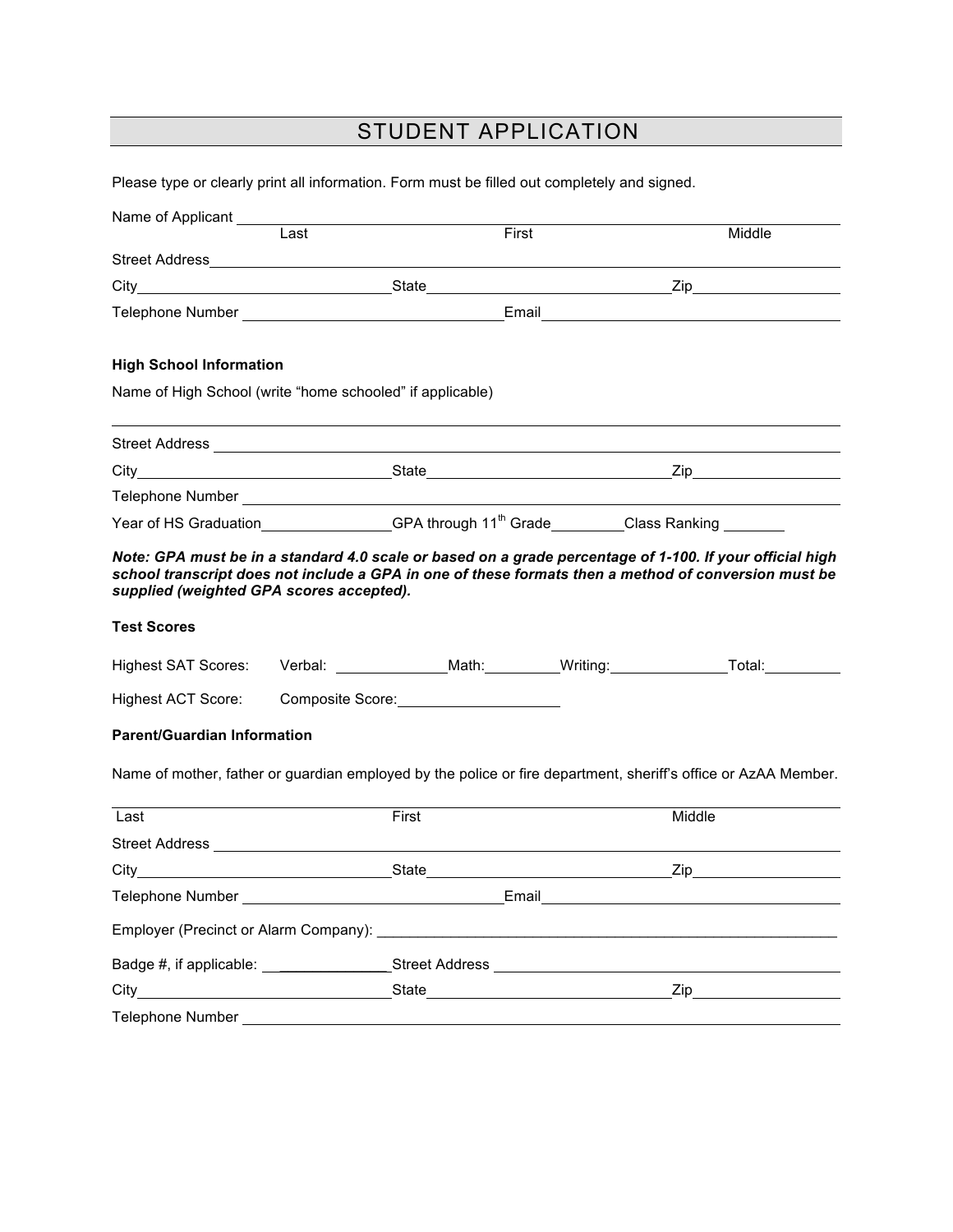#### **School Counselor Information**

Home schooled students should list contact information of the person who can best verify school work and extracurricular activity.

| Last Name               | <b>First Name</b> |     |
|-------------------------|-------------------|-----|
| <b>Street Address</b>   |                   |     |
| City                    | State             | Zin |
| <b>Telephone Number</b> | Ext.              |     |

### **Résumé**

Students should submit a résumé listing academic prizes, awards, extracurricular activities, outside activities, community service, work history and hobbies on a separate sheet attached to the application.

### **Writing Sample/Essay**

On a separate sheet(s) of paper, write a 500-1000 word essay which explains "**Why I Would Be a Good Recipient for this Award."** Please be original, creative and use proper spelling, grammar and punctuation. (Only writing samples that are typed will be considered.)

The essay should be about *you* as an individual and your characteristics that make you a good recipient, including any effects your parent or guardian being involved in law enforcement or security have had on you.

#### **Community Service Verification Form**

Applicants must submit the attached community service application form. Please print as many copies as you need. You should submit one for each place where you volunteered.

Applicants who submit this form and meet the appropriate requirements agree to the following:

- 1. All prize winners will be notified in writing.
- 2. All applications and writing samples become property of the AzAA.
- 3. I verify to the best of my knowledge that all of the information contained in this application is accurate and correct. My parent or guardian has signed this application too, verifying the accuracy of the information contained herein.
- 4. I agree to the terms and conditions of the AzAA Youth Scholarship Program. I authorize the AzAA to verify all aspects of this application with my high school or the employer of my parent or guardian. I agree to abide by all the terms and conditions of the AzAA Youth Scholarship Rules.

| Student Signature | <b>Date</b> |
|-------------------|-------------|
|                   |             |

Parent/Guardian Signature **Date** Date Date **Date** Date Date

*Return application, essay, transcripts, proof of acceptance to a college or university, proof of parent's occupation, copies of SAT and/or ACT test score results, resume, Community Service Verification Form and letter of recommendation to*

AzAA Youth Scholarship Program, 2158 N. Gilbert Rd., #116, Mesa, AZ 85203 or email to info@azalarms.org

For more info, contact AzAA at info@azalarms.org or 480-831-1314